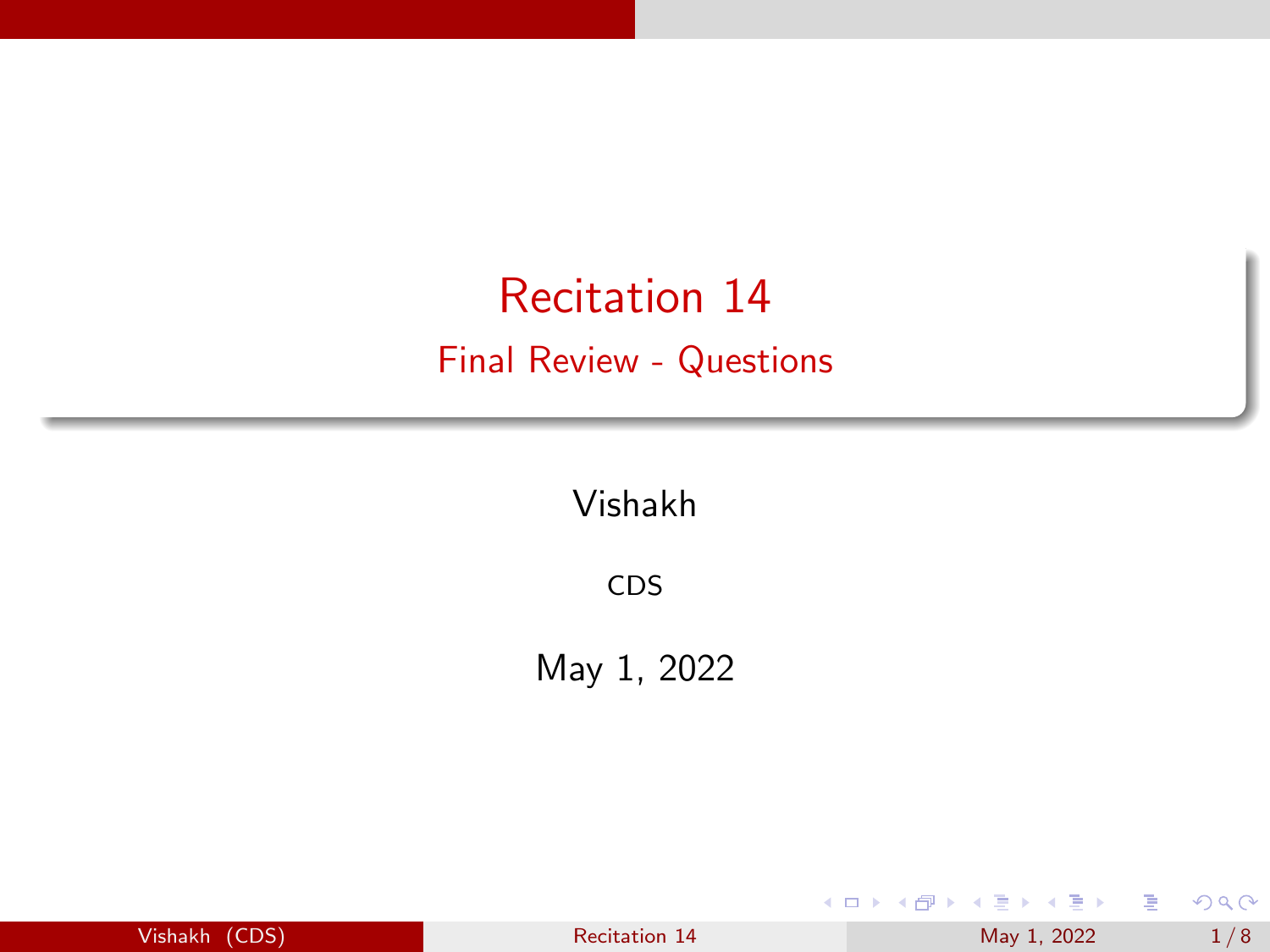Suppose we have a coin with unknown probability of heads  $\theta \in (0,1)$ . We flip the coin n times and get a sequence of coin flips with  $n_h$  heads and  $n_t$ tails.

Recall the following: A Beta  $(\alpha,\beta)$  distribution, for shape parameters  $\alpha, \beta > 0$ , is a distribution supported on the interval (0, 1) with PDF given by

$$
f(x;\alpha,\beta) \propto x^{\alpha-1}(1-x)^{\beta-1}
$$

The mean of a Beta  $(\alpha,\beta)$  is  $\frac{\alpha}{\alpha+\beta}$ . The mode is  $\frac{\alpha-1}{\alpha+\beta-2}$  assuming  $\alpha,\beta\geq 1$ and  $\alpha + \beta > 2$ . If  $\alpha = \beta = 1$ , then every value in (0, 1) is a mode.

イロト イ押 トイヨ トイヨ トーヨ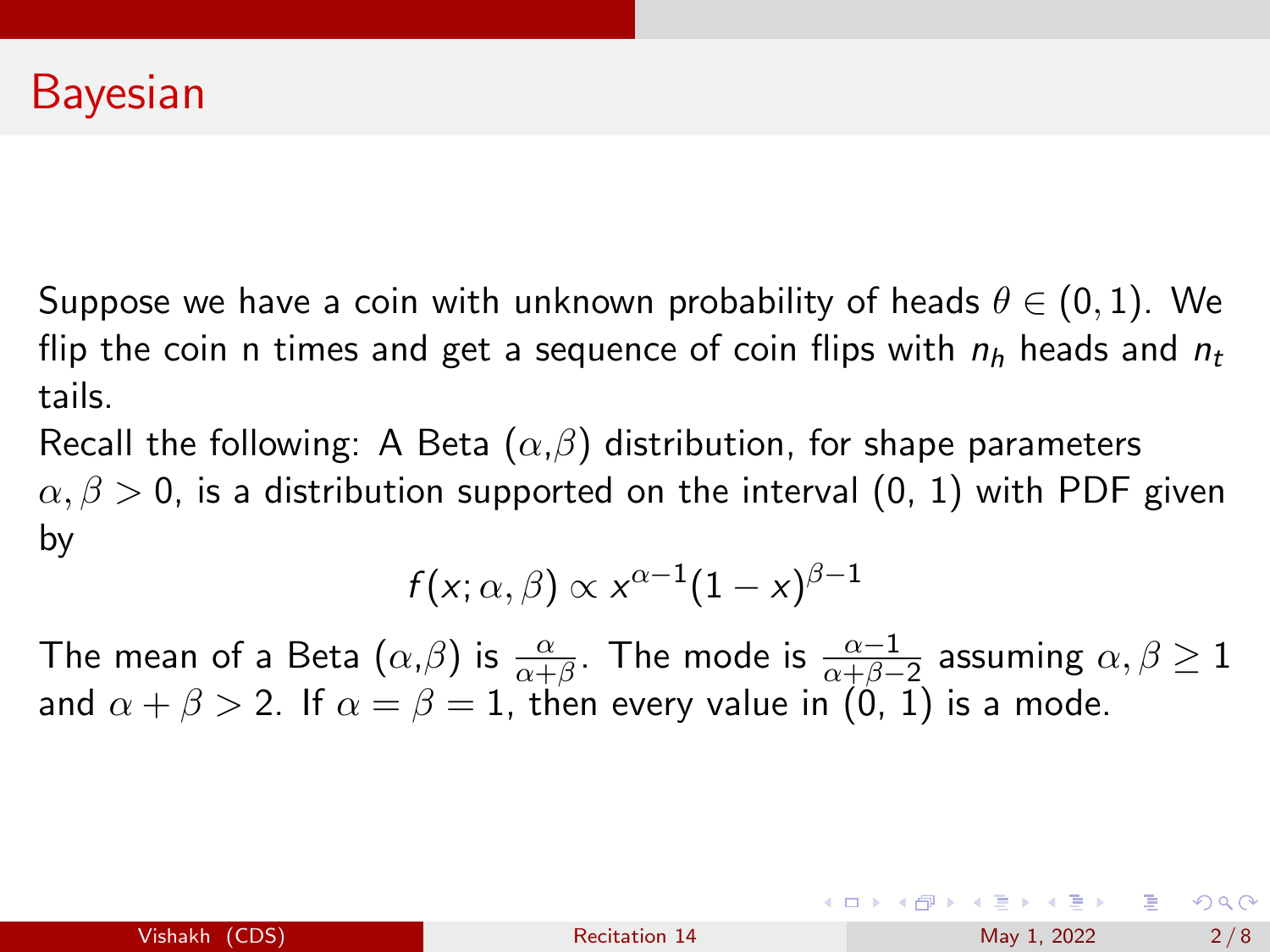- **•** Give an expression for the likelihood function  $L_D(\theta)$  for this sequence of flips.
- **2** Suppose we have a Beta  $(\alpha, \beta)$  prior on  $\theta$ , for some  $\alpha, \beta > 0$ . Derive the posterior distribution on  $\theta$  and, if it is a Beta distribution, give its parameters.
- **3** If your posterior distribution on  $\theta$  is Beta(3, 6), what is your MAP estimate of  $\theta$ ?

 $QQQ$ 

∢ ロ ▶ ( 御 ▶ ( 唐 ▶ ( 唐 ▶ )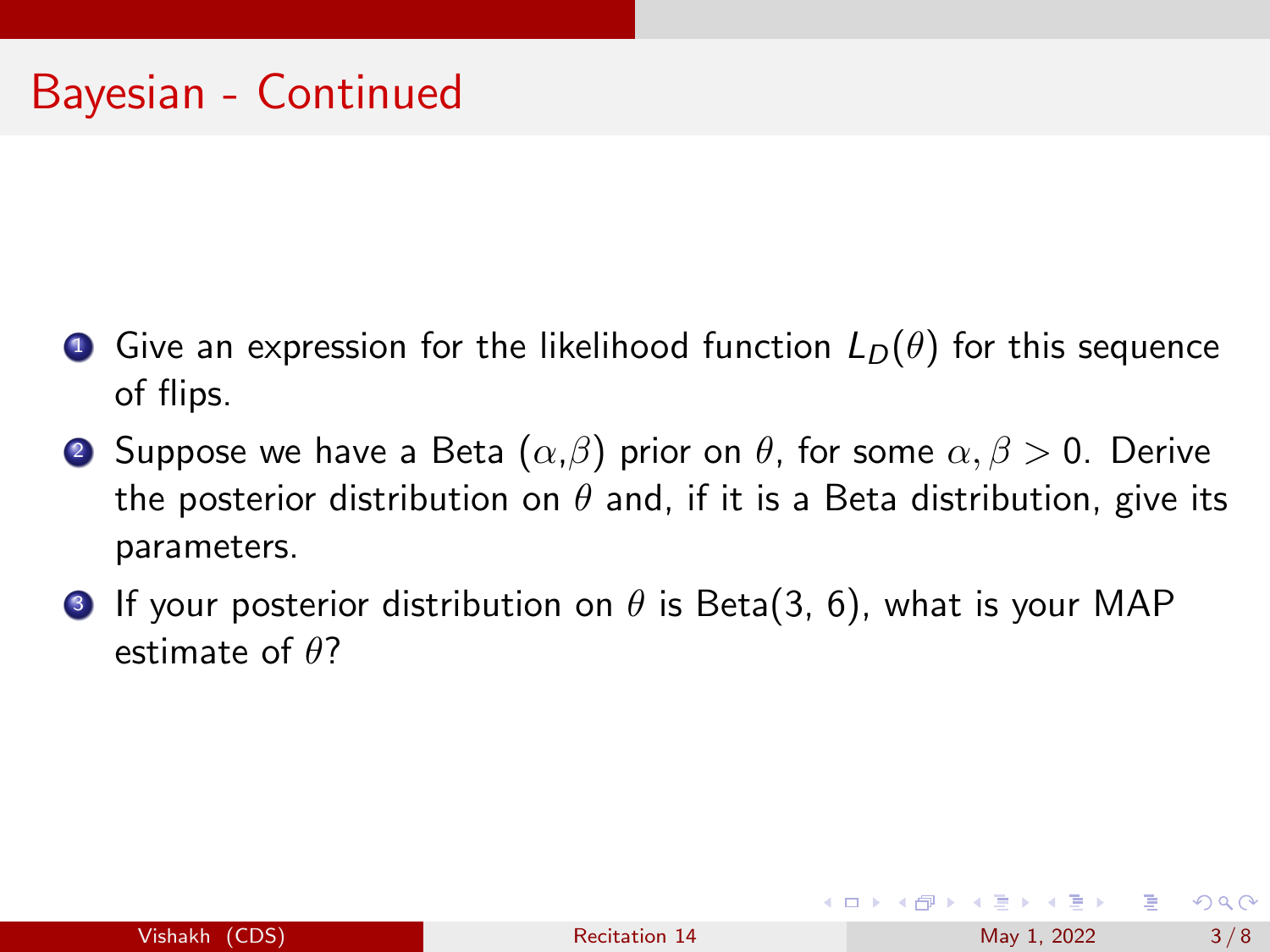### <span id="page-3-0"></span>Boostrap

- <sup>1</sup> What is the probability of not picking one datapoint while creating a bootstrap sample?
- **2** Suppose the dataset is fairly large. In an expected sense, what fraction of our bootstrap sample will be unique?

イロト イ押 トイヨ トイヨ トー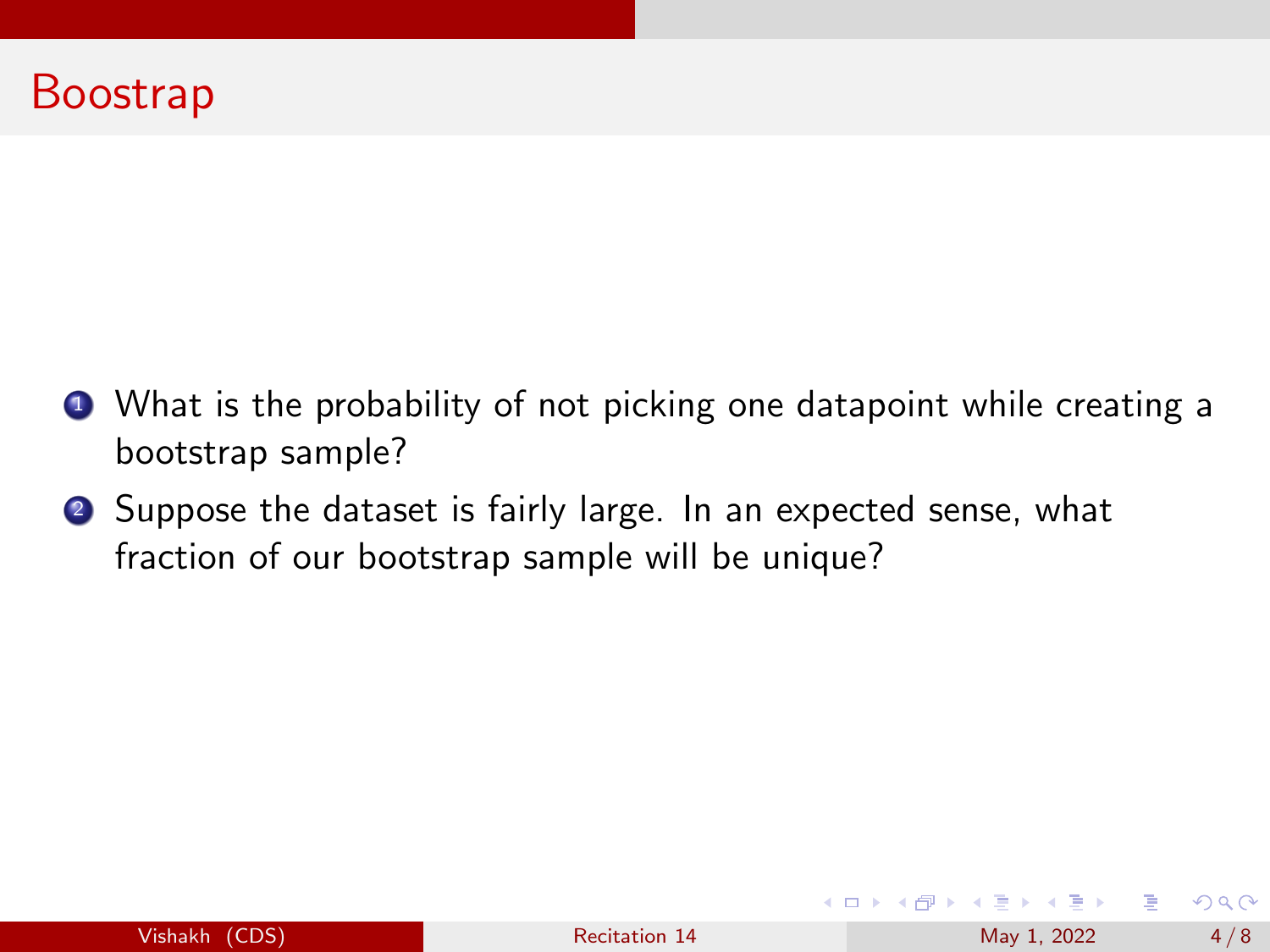## <span id="page-4-0"></span>Random Forest and Boosting

Indicate whether each of the statements (about random forests and gradient boosting) is true or false.

- **1** True or False: If your gradient boosting model is overfitting, taking additional steps is likely to help
- **2** True or False: In gradient boosting, if you reduce your step size, you should expect to need fewer rounds of boosting (i.e. fewer steps) to achieve the same training set loss.
- **3** True or False: Fitting a random forest model is extremely easy to parallelize.
- **4** True or False: Fitting a gradient boosting model is extremely easy to parallelize, for any base regression algorithm.
- **6** True or False: Suppose we apply gradient boosting with absolute loss to a regression problem. If we use linear ridge regression as our base regression algorithm, the final prediction function from gradient boosting always will be an affine function o[f t](#page-3-0)[he](#page-5-0) [i](#page-3-0)[np](#page-4-0)[u](#page-5-0)[t.](#page-0-0)  $QQ$

Vishakh (CDS) [Recitation 14](#page-0-0) May 1, 2022 5/8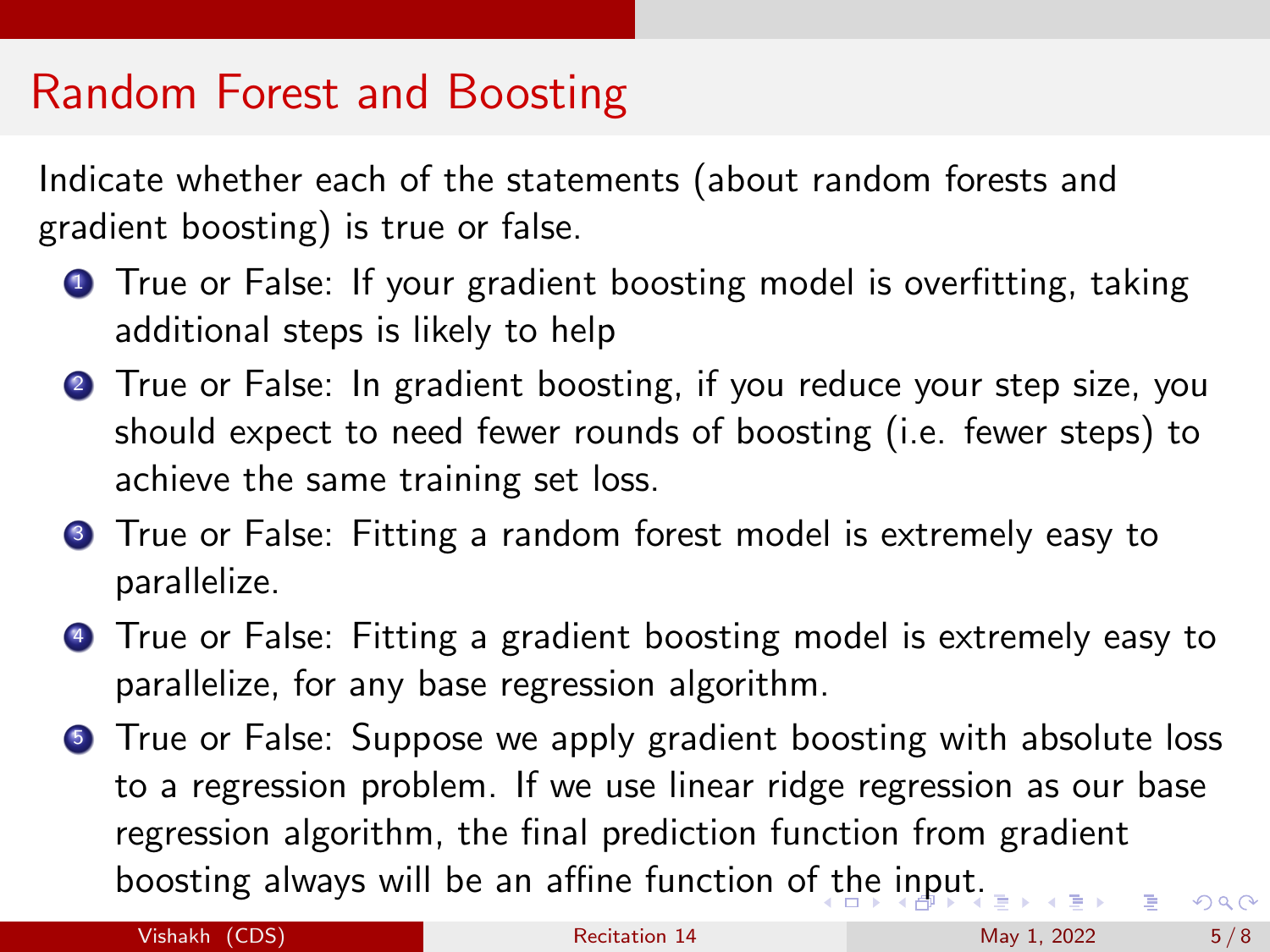### <span id="page-5-0"></span>Hypothesis space of GBM and RF

Let  $\mathcal{H}_B$  represent a base hypothesis class of (small) regression trees. Let  $\mathcal{H}_R = \{g | g = \sum_{i=1}^T \frac{1}{\overline{I}}\}$  $\frac{1}{\mathcal{T}}f_i,f_i\in\mathcal{H}_B\}$  represent the hypothesis space of prediction functions in a random forest with  $T$  trees where each tree is picked from  $\mathcal{H}_B$ . Let  $\mathcal{H}_G=\{g|g=\sum_{i=1}^T\nu_if_i,f_i\in\mathcal{H}_B,n_i\in\mathbb{R}\}$  represent the hypothesis space of prediction functions in a gradient boosting with  $T$ trees.

True or False:

- **1** If  $f_i \in \mathcal{H}_R$  then  $\alpha f_i \in \mathcal{H}_R$  for all  $\alpha \in \mathbb{R}$
- **2** If  $f_i \in \mathcal{H}_G$  then  $\alpha f_i \in \mathcal{H}_G$  for all  $\alpha \in \mathbb{R}$
- **3** If  $f_i \in \mathcal{H}_G$  then  $f_i \in \mathcal{H}_R$
- **4** If  $f_i \in \mathcal{H}_R$  then  $f_i \in \mathcal{H}_G$

←ロト イ母ト イヨト イヨトー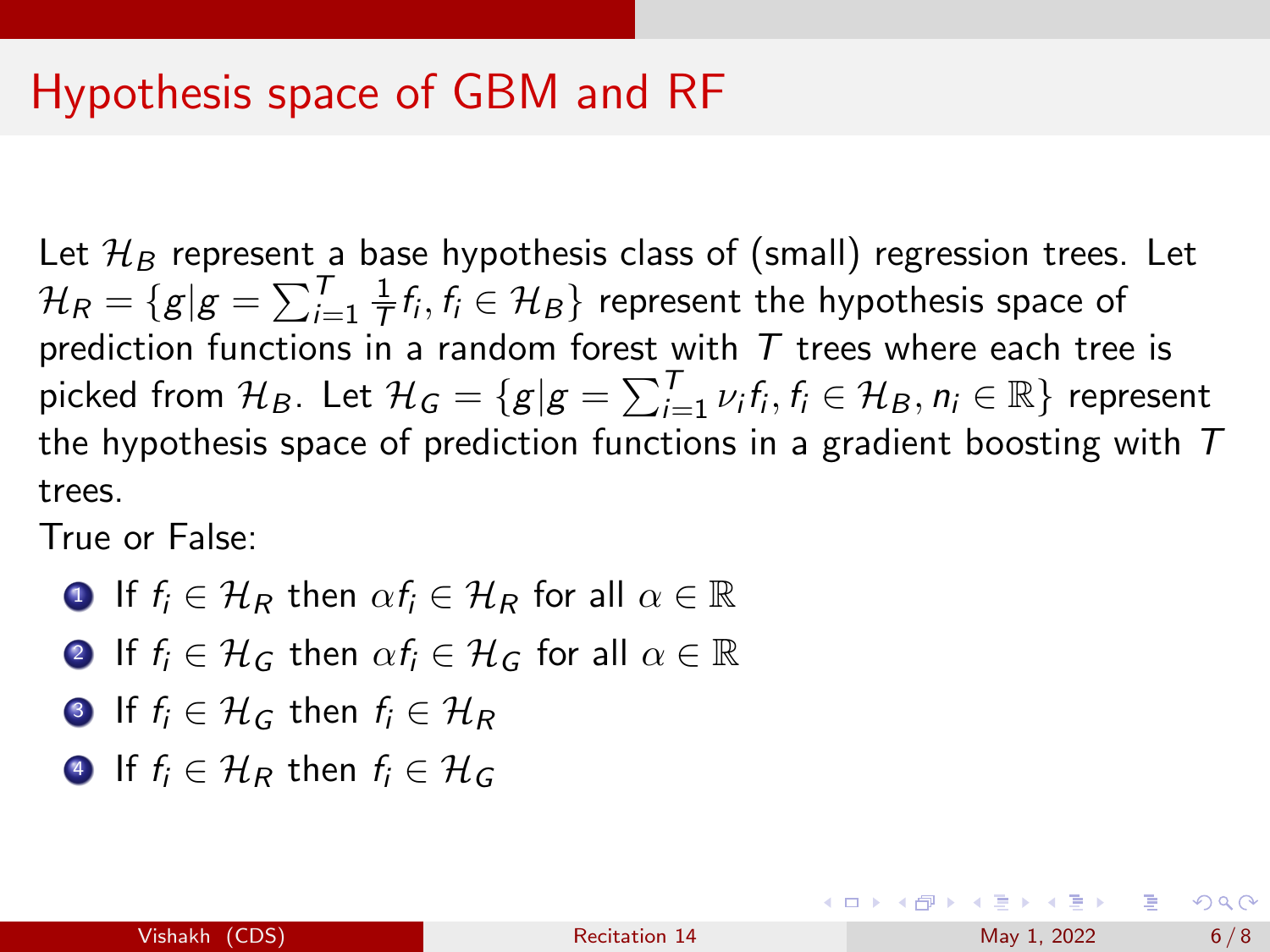### Neural Networks

**True or False**: Consider a hypothesis space  $H$  of prediction functions  $f:\mathbb{R}^d\rightarrow\mathbb{R}$  given by a multilayer perceptron (MLP) with 3 hidden layers, each consisting of  $m$  nodes, for which the activation function is  $\sigma(x) = cx$ , for some fixed  $c \in \mathbb{R}$ . Then this hypothesis space is strictly larger than the set of all affine functions mapping  $\mathbb{R}^d$  to  $\mathbb{R}.$ **2 True or False**: Let  $g:[0,1]^d \to \mathbb{R}$  be any continuous function on the compact set  $[0,1]^d.$  Then for any  $\epsilon>0,$  there exists

 $m\in\{1,2,3,\ldots\}$ ,  $a=(a_1,\ldots,a_m)\in\mathbb{R}^m$ , $b=(b_1,\ldots,b_m)\in\mathbb{R}^m$ , and  $W =$  $\sqrt{ }$  $\overline{ }$ -  $w_1^T$  – . . . . . . . . .  $w_m^T$   $\setminus$  $\mathcal{L} \in \mathbb{R}^{m \times d}$  for which the function  $f : [0,1]^d \to \mathbb{R}$ given by

$$
f(x) = \sum_{i=1}^{m} a_i \max(0, w_i^T x + b_i)
$$

satisfies  $|f(x)-g(x)|<\epsilon$  for all  $x\in [0,1]^d$ [.](#page-5-0) Vishakh (CDS) [Recitation 14](#page-0-0) May 1, 2022 7/8